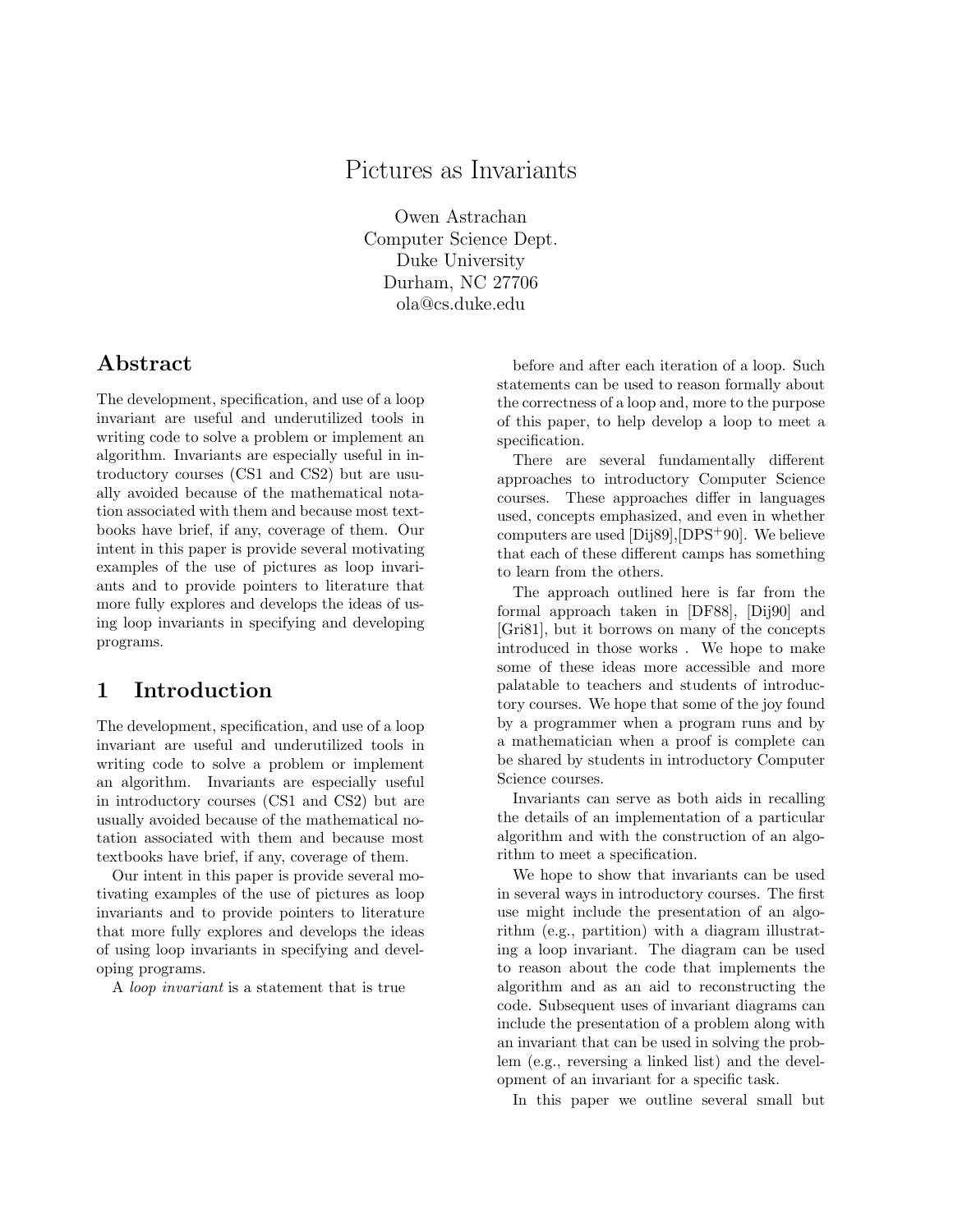(hopefully) interesting problems. We offer terse solutions to these problems via the construction of loops from an invariant presented as a picture. All the code presented in this paper is written in Pascal with small liberties taken for purposes of clarity and succinctness. In many of our examples we use a Pascal for loop rather than a while loop. Although formal reasoning about loops requires a while loop (the value of the indexing variable of a Pascal for loop is undefined when the loop terminates), the for loop makes for more compact code in several of our examples.

## **2 Partitioning an Array**

Partitioning an array about a pivot element is a fundamental part of two important algorithms: Quicksort and Select. Quicksort is an  $\mathcal{O}(n \log n)$ expected time algorithm to sort  $n$  items and Select is an  $\mathcal{O}(n)$  expected time algorithm to find the  $k^{th}$  largest of *n* items. Both Quicksort and Select are often covered in introductory courses and are certainly covered in an algorithms course. The terse partition code shown below comes from [Ben86], a more pedagogical development of it can be found in [Kru87].

Informally, partitioning an array A involves rearranging the elements of A so that all the elements of  $A$  less than or equal to some value  $x$  precede all elements of  $A$  greater than  $x$ . Typically  $x$  is the first element of  $A$  and we will assume that this is the case in the following exposition. See [Knu73] for a full discussion about choosing the "correct"  $x$ .

More formally, we want to write a procedure Partition with the header

**procedure** *Partition* (**var** 
$$
A : \text{ArrayType};
$$
  
 $m, n : \text{integer};$   
**var**  $p : \text{integer};$ 

establishing

 $x = A[p] \ \land \ \forall_{m \leq j \leq p} A[j] \leq x \ \land \ \forall_{p < j \leq n} x < A[j]$ (1)

Although this specifies the problem succinctly, to most students in introductory courses it does not specify the problem clearly. Consider the following diagram as a specification:

The information conveyed in the diagram is precisely that which is stated in the more formal equation 1, but understanding the diagram does not require an understanding of formal logic.



Figure 1: specification of partition

Using the diagram as a starting point, we can write an invariant for the partition algorithm that leads to a terse and easily verifiable partition procedure. Comparison of this code for partitioning an array with that found in several textbooks ([CC82],[TA81],[Kof89], [DL85],[AHU74]) shows that the code below is shorter (both in statements and number of lines) and clearer (subjectively).

The diagram for the invariant can be derived using techniques from [Gri81], our purpose in this paper is to show that the diagram is a useful tool. Intuitively, however, an invariant can often be developed from a specification by replacing a constant (in this case  $n$  which does not vary) with a variable. In this case, we maintain the picture specification above as an invariant by replacing  $n$ with  $i$  and requiring the invariant to hold through index *i*. The picture invariant is:

| $\boldsymbol{x}$ | $\leq x$ | > x |  |
|------------------|----------|-----|--|
|                  |          |     |  |

Figure 2: partition invariant

where the question marks indicate that elements in this subsection of the array have values whose relationship to  $x$  are not yet known. The first element of this subsection is referenced by  $i$  in the diagram. If  $A[i] > x$  then incrementing i results in the re-establishment of the invariant while shrinking the size of the unknown section. If  $A[i] \leq x$  then  $A[i]$  is out of position and needs to be swapped. A brief reflection should show that incrementing p and swapping  $A[i]$  with  $A[p]$ leads to re-establishment of the invariant.

This results in the following code:

```
x := A[m];p := m;for i := m + 1 to n do
    if A[i] \leq x then begin
         p := p + 1;
         Swap(A[p], A[i]);end;
```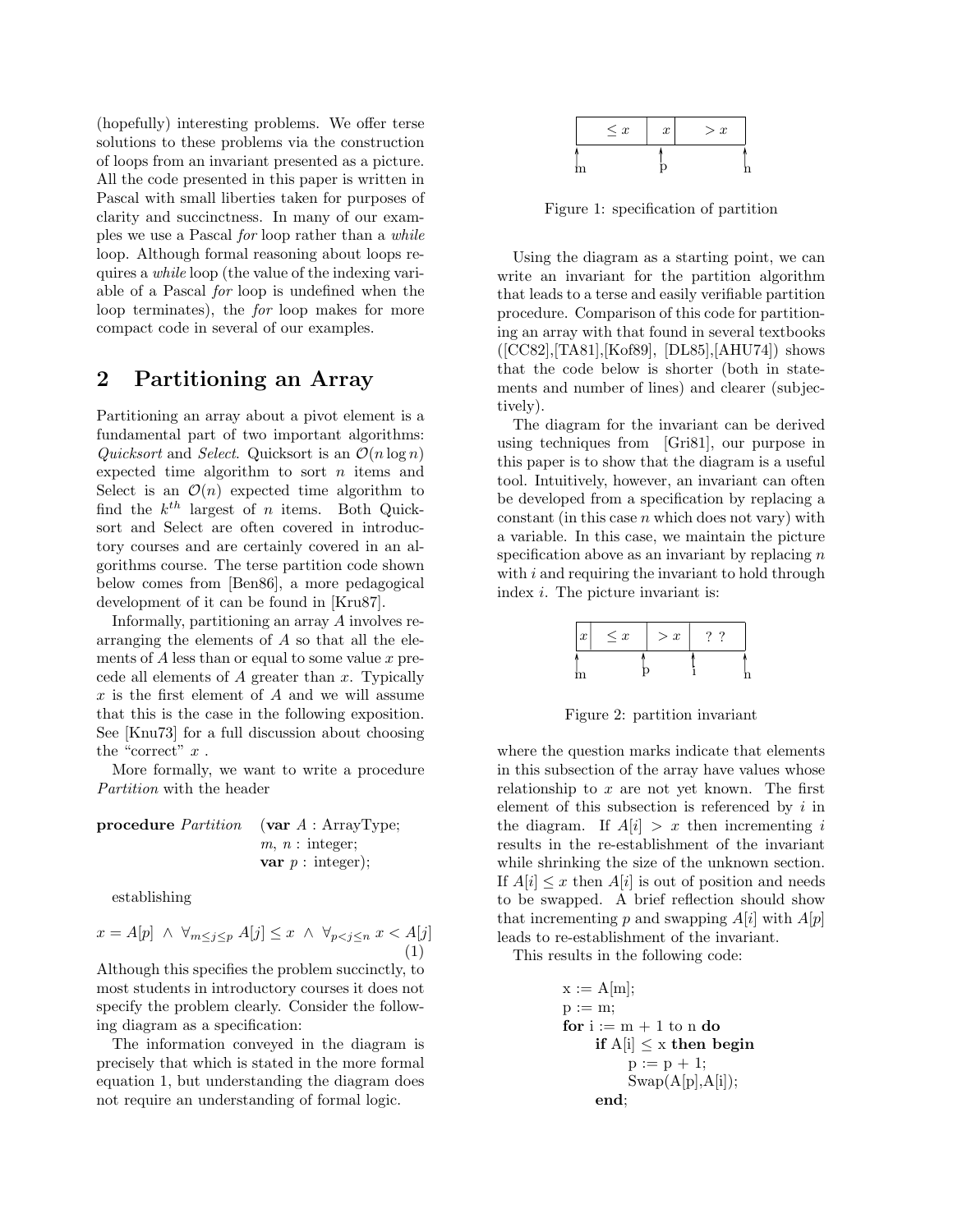To establish the diagram that specifies the problem (and thus the more formal equation 1) we need only swap  $A[p]$  with  $A[m]$  when the loop has terminated. The picture invariant of Figure 2 is equivalent to the following formula:

$$
x = A[m] \land \forall_{m \le j \le p} A[j] \le x \land \forall_{p < j < i} x < A[j]
$$
\n
$$
\tag{2}
$$

Note the similarity between this formula and that of equation 1.

In teaching CS1 and CS2 courses prior to using the diagrams and code shown in this section we found that students had difficulty reconstructing code that implemented the partition algorithm. Students find it much simpler to derive the code, however, starting from the diagram of the invariant. Most can reconstruct the diagram once it has been discussed in class and use it, for example, in developing code that implements Select. It should be noted that the code shown above can be easily modified to squeeze in on the partition element  $A[p]$  from both the right and the left (as is done in most textbooks) using a single loop with body of the form

**if**  $A[p] \leq x$  **then**  $p := p + 1$ **else if**  $A[q] > x$  **then** q := q - 1 **else** Swap(A[p],A[q])

and an invariant of

| $\boldsymbol{x}$ | $\leq x$ |  | > x |
|------------------|----------|--|-----|
| m                |          |  |     |

Figure 3: invariant for squeezing partition

# **3 Reversing the Elements of a Singly-linked list**

Reversing the nodes of a singly-linked lists is a problem typical of the kind given in a CS2 or data-structures course. This problem appeared on the 1989 Advanced Placement Exam in Computer Science. Although this problem has a straightforward  $\mathcal{O}(n)$  solution for a list of n elements, many students attempted complicated  $\mathcal{O}(n^2)$  solutions, used auxiliary stacks, and in general (and not surprisingly) made mistakes manipulating pointers.

The problem can be specified pictorially by requiring that lists of the form shown in Figure 4



Figure 4: initial list

be transformed into lists of the form shown in Figure 5.



Figure 5: reversed list

We can derive a picture as an invariant with the insight that after several iterations of the loop part of the list will be reversed and the remainder of the list will be unprocessed. This can be described pictorially by the lists in Figure 6.



Figure 6: invariant for reversing a list

At this point, we invite the interested reader to develop a loop based on the picture invariant shown above. One need only move one node from the list referenced by undoneList to the list referenced by head.

The statements that accomplish this movement are

> temp := undoneList↑.next; undoneList↑.next := head;  $head :=$  undoneList;  $undoneList := temp;$

By enclosing these statements in a loop with appropriate initialization and termination statements we will have finished this problem. The appropriate initialization involves assigning values to undoneList and head so that the invariant is true before the loop iterates the first time. The termination statements may be necessary to achieve the state specified by the diagram that describes the problem.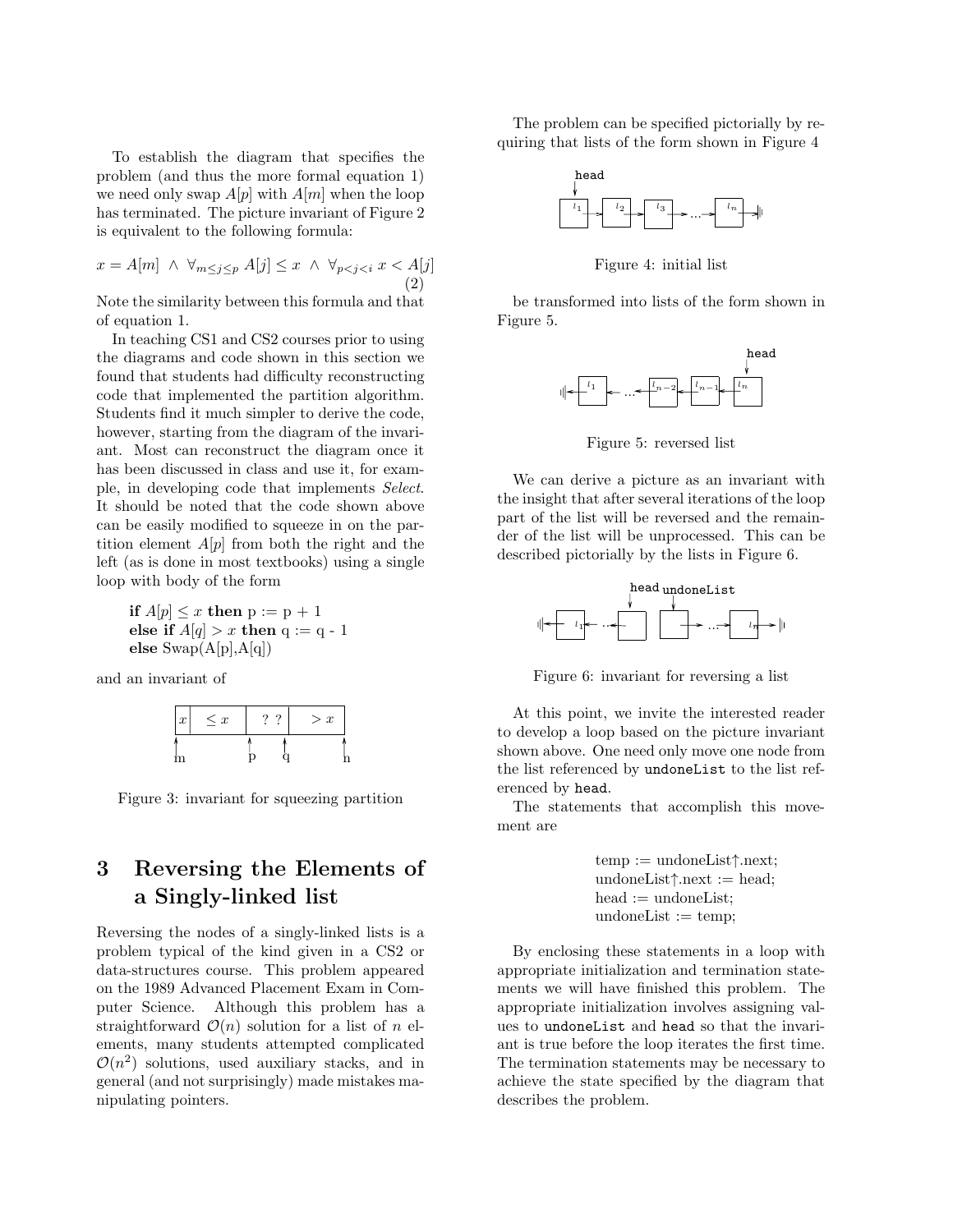Initially, the entire list remains to be processed (and, symmetrically, none of the list has been processed). The statements:

$$
\begin{aligned}\n\text{undoneList} &:= \text{head}; \\
\text{head} &:= \text{nil};\n\end{aligned}
$$

achieve this state. This results in the following final solution to the problem of reversing the nodes of a linked list.

```
undoneList := head;head := nil;while undoneList <> nil do begin
    temp := undoneList↑.next;
    undoneList↑.next := head;
    head := undoneList:
    undoneList := temp;end;
```
Note that in this problem no termination statements are necessary since head references the first node of the reversed list as required by the picture specification of this problem. This might not have been the case, for example, if head had been used to point to that part of the list remaining to be processed and a pointer alreadyDoneList been used as a pointer to that part of the list already reversed. In this case head would not need to be initialized but would need to be reset when the loop terminates.

#### **4 Compacting an Array**

Consider the problem of removing the zeros from an array of n integers while leaving the order of the non-zero elements unchanged. It is similar to the more practical problem of replacing sequences of blanks by a single blank in a line of text or using run-length encoding for data compression. Removing zeros from an array was given on the 1987 Advanced Placement exam in Computer Science. There is a straightforward solution using an auxiliary array that is of complexity  $\mathcal{O}(n)$ , but on the AP exam students were prohibited from using such an auxiliary structure. Even so, there is a simple  $\mathcal{O}(n)$  solution. In fact, the inplace solution requires at most  $n$ assignments to array elements as opposed to the solution using an auxiliary structure which may require  $2n$  (to copy back to the original array). Nevertheless, most students attempted  $\mathcal{O}(n^2)$  solutions or tried to process runs of consecutive zeros and missed special cases.

The simple observation that during the construction of the compacted array part of the array will be compacted and part of the array will remain unprocessed leads to the picture shown in Figure 7 as an invariant.

| already processed |  |  |  |
|-------------------|--|--|--|
| last non-zero     |  |  |  |

Figure 7: invariant for compacting an array

The picture illustrates that in the section of the array already processed, an index referencing the last non-zero element is maintained. As in the partition problem, we need only decide how to process an unknown element while maintaining the invariant. As in that problem there are two cases. In the first case, array element  $A[i]$  is zero. In this case no array elements need be moved; incrementing i results in the re-establishment of the invariant while decreasing the size of the unknown section. In the second case, a non-zero element must be moved. The reference to the last non-zero element will be updated to reflect that this array element is the new last non-zero element. In addition, incrementing i results in re-establishment of the invariant as in the first case.

The code implementing this idea is

```
lastNonzero := 0; \text{ \{no non-zero elements yet}\}for i := 1 to n do begin
    if A[i] \leq 0 then begin
          lastNonzero := lastNonzero + 1;A[lastNonzero] := A[i]end;
```
### **5 Convex Hull**

Pictures as invariants are often useful in the development of code as was observed when reversing a linked list. Pictures can also serve as an aid to students in recalling the details of how an algorithm is implemented as was seen in the partition example. The partition algorithm is relatively simple in contrast to some of the more complex algorithms encountered in CS2 courses. Pictures as invariants can be particularly useful in helping to recall the details of these more complicated algorithms.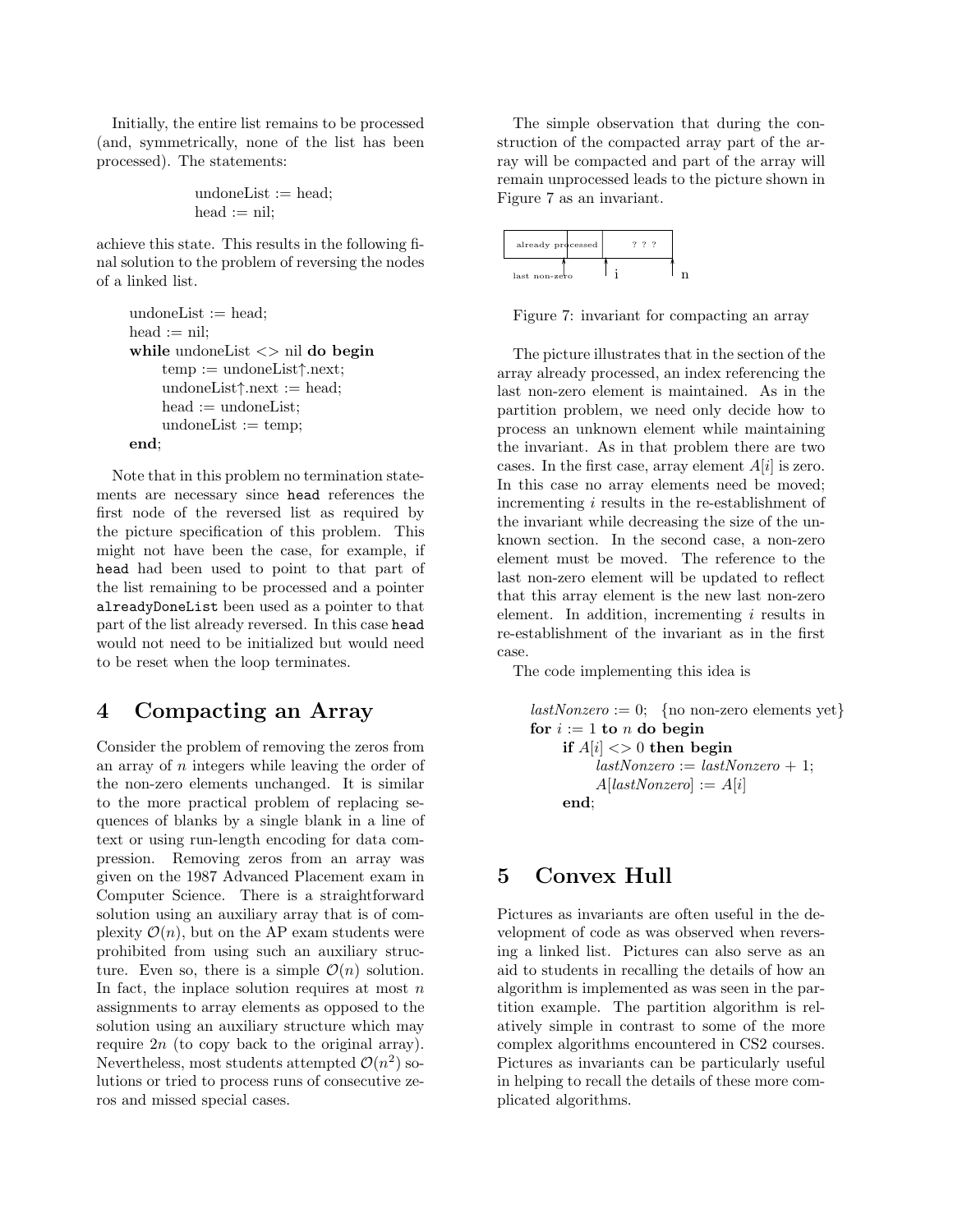Many interesting examples from computational geometry can be adapted for use in introductory courses [DeP88] [DBKL90]. Many of the problems from computational geometry are based on efficient sorting and searching techniques and provide contexts for studying these techniques that are interesting, novel, and visual.

The problem of finding the smallest convex polygon containing n specified points is the convex hull problem from computational geometry. Treatment of this problem can be found in several algorithms texts [Man89],[Sed88]. In this section we develop a version of the Graham Scan solution to the convex hull problem given in [PS85]. We show in Figure 8 a set of points on the left and the convex hull of these points on the right.



Figure 8: set of points and their convex hull

The first step of the Graham scan algorithm is to sort the points whose convex hull is being sought. The points are sorted with respect to their polar coordinates relative to a point known to be on the convex hull (or, alternatively, relative to a point known to be in the interior of the hull). We choose to sort relative to the point with smallest y-coordinate (and greatest x-coordinate if there are several points with the same smallest y-coordinate) first by angle  $\theta$  and then, for points with equal values of  $\theta$ , by distance. In our presentation we will assume that the sorted points are stored in a doubly-linked circular list whose first element is the point with smallest ycoordinate with respect to which the other points are sorted. Such a list is shown in Figure 9

This list is then processed using a three node "window" to determine which points are in the convex hull. As an aid to reconstructing the algorithm, the invariant shown in Figure 10 includes both the constructed hull and the window. The nodes that are labeled as "part of the convex hull so far" may or may not be part of the final convex hull as will be seen. Note that the first two nodes in the window are also part of the convex hull ac-



Figure 9: linked list for Graham scan

cording to the picture. We will refer to the first node in the window as the anchor node. Note also that the invariant is initially true since by sorting the points we ensure that the first two points in the initial window are part of the convex hull (by proper initialization as shown below). The point to be considered for inclusion in the hull is the third point of the window.



Figure 10: invariant for Graham scan

As in the other examples we have presented, the essential part of the Graham scan algorithm is developing the step that re-establishes the invariant while ensuring termination. The three points in the window (considered in order from the anchor node's point) have two possible configurations:

- they form a convex angle
- they form a reflex (non-convex) angle

In the first case (illustrated by nodes 1, 2, and 3 in Figure 9), the anchor node is advanced by one node. Since the points in the window form a convex angle, the invariant is maintained. In the second case (illustrated by nodes 2, 3, and 4 in Figure 9), the second node of the window cannot be part of the convex hull and is deleted. The anchor node is also moved back one node so that the invariant is re-established. If the anchor node is not moved back, the invariant will not necessarily remain true. The first two nodes of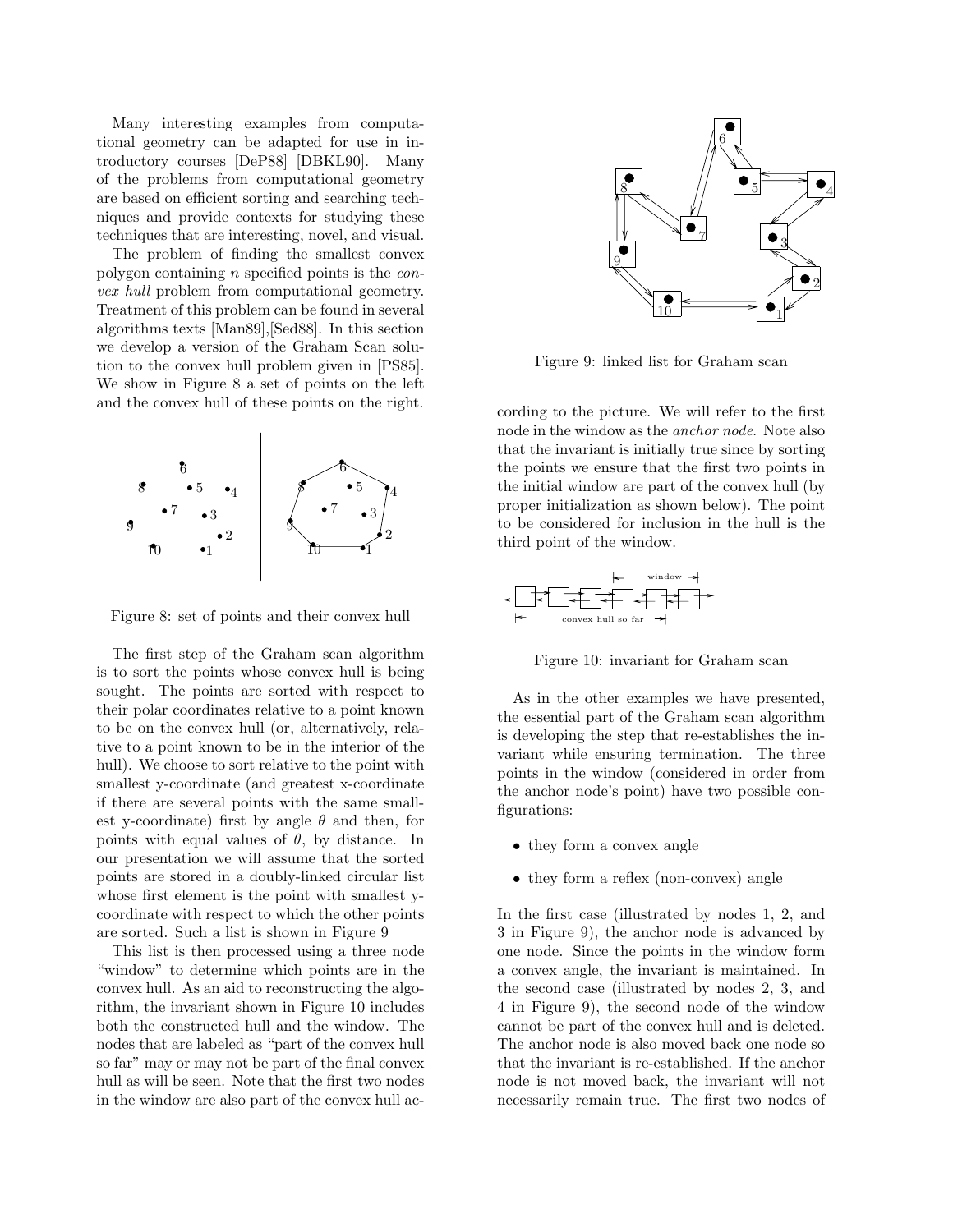the window cannot be guaranteed to be part of the convex hull of the points considered.

To see that the anchor node must be moved back, consider the points shown in Figure 11.



Figure 11: moving the anchor node back

When the anchor node is point 4, the invariant ensures that points 1 through 5 are part of the convex hull so far. Since points 4, 5, and 6 fall into the second category above (they form a reflex angle), point 5 will be removed from the list. If the anchor point is not moved back, node 7 will be the next node considered as it will be the third point of the window anchored at point 4. Note that the invariant will not be true since the first two points of the window — points 4 and  $6$  — are not part of the convex hull of points 1 through 6.

If, however, the anchor node is moved back to point 3, the invariant will be re-established. Note that the next step of the Graham scan will remove point 4 and move the anchor to point 2.

The Graham scan algorithm will terminate when all points of the list are known to be in the convex hull. The picture invariant shows that this will occur when the third node of the window is the first node of the linked list. This leads to the following implementation of the Graham scan.

{sort points into list as outlined above } {let the first node of the list be denoted by  $first$ }

```
\mathit{anchor} := \mathit{first}:
while anchor↑.next <> first do begin
      if IsReflex(anchor, anchor↑.next,
                   anchor↑.next↑.next)
      then
             \mathit{anchor} := \mathit{anchor} \land \mathit{next};else begin
             RemoveNode(anchor↑.next);
            \mathit{anchor} := \mathit{anchor} \uparrow \mathit{previous};end;
end;
```
Since each iteration of the loop advances the window or removes a point from the list, the loop above runs in  $\mathcal{O}(n)$  time for a list of n points. This makes the sorting of the points the bottleneck for this problem and the complexity for the entire algorithm is then  $\mathcal{O}(n \log n)$ .

### **6 Conclusion**

We hope that interested readers will pursue the use of picture invariants and, perhaps, more formal invariants in introductory courses. When used as an aid in the development of algorithms and to remember details of algorithms rather than as a chore to develop after a loop is written, picture invariants can be made accessible to students without formal training. A comprehensive introduction to the use of more formal techniques can be found in [Gri81]. The author gives many examples, uses diagrams as invariants, and offers useful techniques for developing invariants. Invariants are used in a lower-level text in [Dro82] which is also a source of many useful examples. Finally, we urge all teachers of introductory courses to read [Har87] which covers (briefly) invariants as well as many of the most fundamental concepts of Computer Science in a manner accessible to beginning students.

#### **References**

- [AHU74] Alfred V. Aho, John E. Hopcroft, and Jeffrey D. Ullman. The Design and Analysis of Computer Algorithms. Addison-Wesley, 1974.
- [Ben86] Jon Bentley. Programming Pearls. Addison-Wesley, 1986.
- [CC82] Doug Cooper and Michael Clancy. Oh! Pascal! W. W. Norton & Co., second edition, 1982.